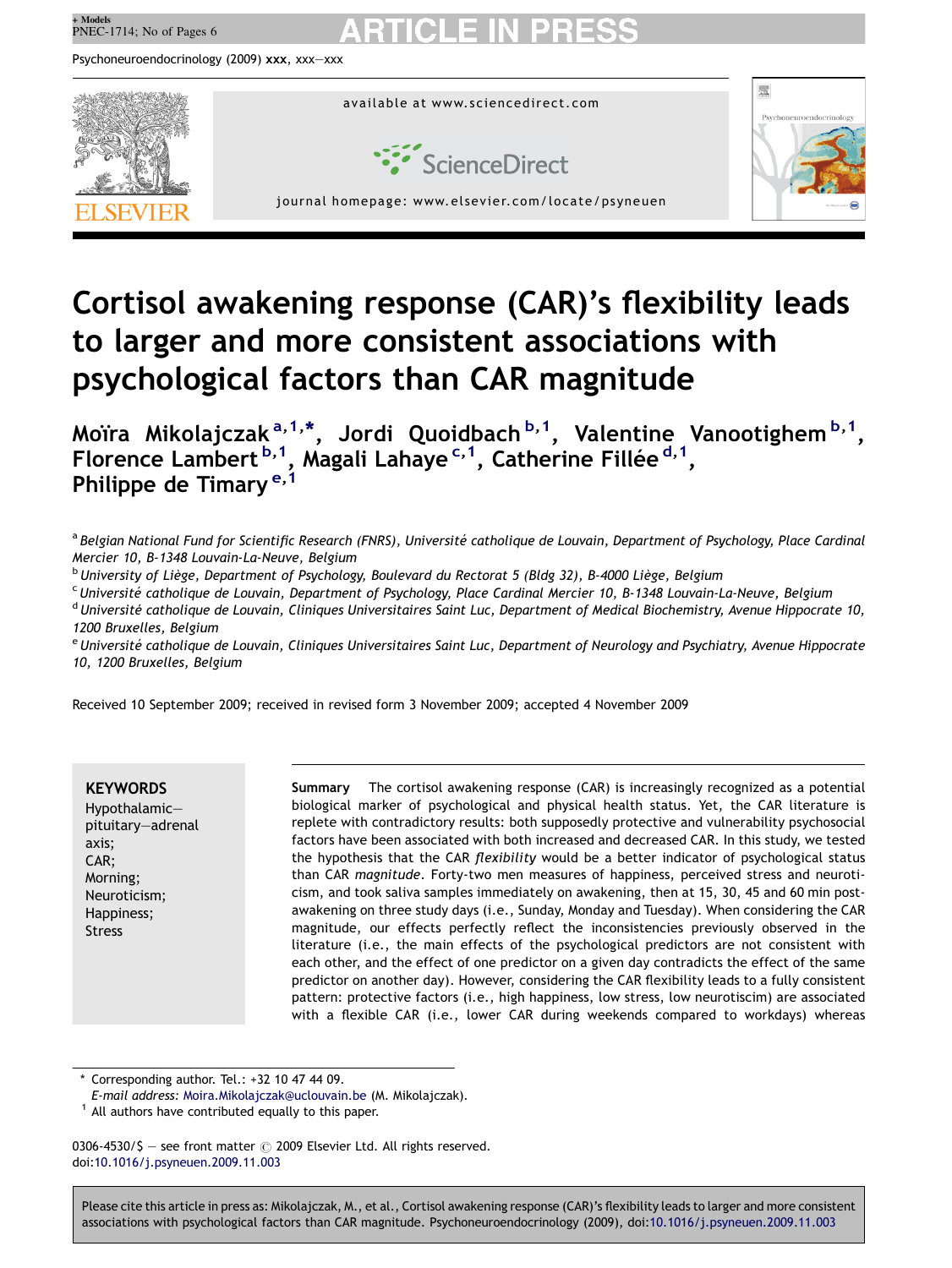vulnerability factors (i.e., low happiness, high stress, high neurotiscim) are associated with a stiff CAR (i.e., same magnitude during weekends and workdays). We conclude that considering the CAR flexibility (e.g., between weekends and workdays) rather than the traditional CAR magnitude might be a way to understand the apparent conflicts in the CAR literature.  $\circled{c}$  2009 Elsevier Ltd. All rights reserved.

### <span id="page-1-0"></span>1. Introduction

In order to survive, human beings need to be able to flexibly adjust to changing environmental demands. The hypothalamopituitary-adrenal axis (HPA axis) is a crucial system to that end: triggered by challenges, it induces a number of bio-behavioral changes that help the organism preserving homeostasis (e.g., [Tsigos and Chrousos, 2002\)](#page-5-0). It has been suggested that the adrenocortical activity could be indexed by the free cortisol response to awakening (see e.g., [Pruessner et al., 1997; Wust](#page-5-0) [et al., 2000; Clow et al., 2004; Fries et al., 2009\)](#page-5-0). The cortisol awakening response (CAR) refers to the sharp increase in cortisol release observed over the first 30 min after awakening. Whereas the exact role of the CAR has still not been fully clarified, [Adam et al. \(2006\)](#page-4-0) have suggested that it is an adaptive response aimed to provide the individual with the boost needed to meet the anticipated demands of the upcoming day. In the same vein, [Fries et al. \(2009\)](#page-5-0) have suggested that the CAR may accompany an activation of prospective memory representations at awakening, enabling individuals to orient themselves in space and time, and helping them anticipate upcoming demands. Preliminary evidence tends to corroborate this ''anticipation'' hypothesis. Forinstance, a singlecase study by [Stalder et al. \(2009\)](#page-5-0) shows a positive relationship between the CAR and study-day anticipations of the level of obligations. It has also been observed that the CAR is lower on weekends compared with workdays (e.g., [Schlotz et al., 2004\)](#page-5-0) and lower on ''normal days'' compared with days where a tournament is planned [\(Rohleder et al., 2007](#page-5-0)). Building on these findings, we reasoned that the CAR's variations according to situational demands (i.e., the CAR flexibility) should be a particularly good indicator of the HPA axis quality of functioning.

So far, the literature has mainly focused on the CAR magnitude (see e.g., [Schlotz et al., 2004](#page-5-0) for exception). The typical procedure involves agreggating multiple CAR measures across two or more weekdays into an overall CAR magnitude index. These days did not apriori differ regarding expected demands or were at least treated as such (i.e., responses across days were aggregated, rather than compared). The rationale behind the focus on the CAR magnitude is that waking-up is a challenge to which a healthy HPA axis has to respond. However, little is known about how a healthy axis should respond. A hundred of published studies on the CAR have left this question unanswered. Both increased and decreased CARs have been associated to both good and bad somatic and psychological conditions. As elegantly summarized by [Fries et al. \(2009\),](#page-5-0) patients displayed higher CAR than controls in some studies (e.g., [Edwards et al., 2003; Lieb](#page-5-0) [et al., 2004; Steptoe et al., 2004; Therrien et al., 2007\)](#page-5-0) and lower CAR than controls in other studies (e.g., [Kudielka and](#page-5-0) [Kirschbaum, 2003; Bohmelt et al., 2005; De Kloet et al.,](#page-5-0) [2006; Wirtz et al., 2007](#page-5-0)). Even more puzzling, the same psychological conditions have been associated with an increased CAR in some studies and a decreased CAR in others

(see the recent meta-analysis by [Chida and Steptoe, 2009](#page-5-0)). Far from being an isolated phenomenon, contradictory results have been observed on key variables, ranging from psychological state (e.g., stress, negative affect) to psychological disorders (e.g., burnout, depression), and personality traits (e.g., neuroticism, trait anxiety). These contradictions result in very small aggregated effects sizes, usually comprised between -.01 and .01 [\(Chida and Steptoe, 2009\)](#page-5-0).

Thus, although many studies demonstrate a significant association between CAR and various psychological or somatic conditions, their results are currently hardly usable because it is still unclear what a ''healthy'' CAR should look like. This is highly problematic because it makes it impossible to predict a person's psychological and/or health status on the basis of his/her CAR. Likewise, it is also impossible to explain disorders by the different shapes of their associated CAR as (1) this shape is inconsistent across studies and (2) it is unknown what a healthy shape should look like.

What we know for sure, however, is that the HPA axis–—and cortisol in particular–—is meant to help the organism to deal with challenges. Thus a healthy HPA axis should be able to flexibly adapt to higher and lower environmental demands. [Fries et al. \(2009\)](#page-5-0) have concluded from their review of available evidence that the cortisol rise after awakening reflects the anticipation of the next day's demands. Accordingly, normal subjects show a modulation of the CAR, such that the higher the demands, the higher the CAR (e.g., [Schlotz](#page-5-0) [et al., 2004](#page-5-0)). It is thus expected that the dysregulation of the HPA axis associated with poor psychological indicators would manifest in a loss of flexibility. That is, the CAR would fail to vary according to circumstances, thereby failing to adjust the organism energetic supply to situational demands. In the current study, we tested the hypothesis that the CAR flexibility (i.e., difference between weekends and workdays CARs:  $\Delta$ CAR $_{\rm we-wd}$ ) would be a better indicator of psychological state than CAR magnitude (i.e., CAR with respect to the ground or the increase). Thefore, we selected three psychological variables for which conflicting results were observed: one ''positive variable'' (happiness) and two ''negative variables'' (perceived stress and neuroticism). We examined then how these variables related to CAR magnitude and CAR flexibility. If our hypothesis is correct, inconsistent, weak or null relationships should be observed between our three predictors and the CAR magnitude, while a coherent and strong pattern of finding should emerge using the CAR flexibility.

### 2. Methods

### 2.1. Participants

Participants were recruited among full-time employees of companies located nearby the campus of University of Liège. Participants were eligible for participation if they were men (in order to avoid gender differences in CAR; [Wust et al.,](#page-5-0)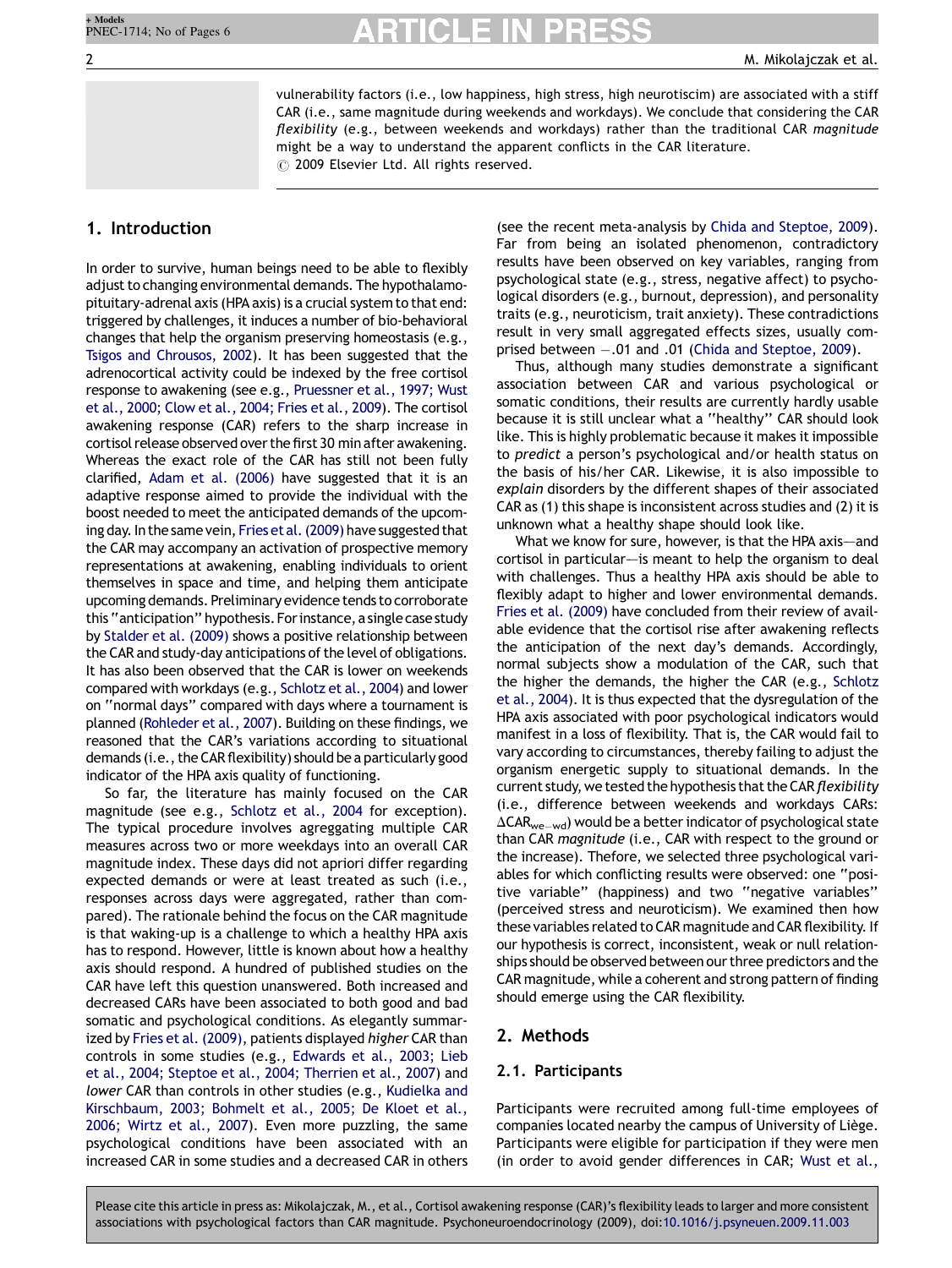### <span id="page-2-0"></span>Cortisol awakening response flexibility 3

[2000](#page-5-0)), between 30 and 50 years old, healthy (i.e., no medication, no somatic or psychiatric disorder), non-smokers, and willing to give 2 h to scientific research. Fifty interested participants attended briefing sessions, comprising detailed verbal information about the requirements of the study. As in [Thorn et al. \(2009\),](#page-5-0) participants were informed that failure to respect the guidelines would affect the results of the study. In order to improve adherence, participants were told that previous research had shown that non-adherence was reflected in the cortisol profile, and that they would not be paid if their profile failed to demonstrate adherence. Participants were also shown how to collect saliva. Eight participants withdrew after being presented with the study requirements. A total of 42 participants  $(M_{\text{age}} = 38,$  $SD = 6.29$ ) completed the study and received 30 $\in$  in exchange for their participation. The demographics and health questionnaire confirmed that all participants were free from somatic or psychiatric illness and that none was on drug or medication susceptible to affect cortisol measures.

### 2.2. Procedure

The protocol was approved by the ethics committee of the Psychology Department of the University of Louvain. The experimenter met each participant at their workplace and gave them the salivettes $^{\circledR}$  sampling device (Sarstedt, Germany), the set of questionnaires (see Section [2](#page-1-0)), and a brief reminder of the saliva sampling protocol. Awakening cortisol levels were assessed at home on three consecutive days (Sunday, Monday and Tuesday) using the Salivettes $^{88}$ . Subjects were instructed to collect samples 0, 15, 30, 45 and 60 min after awakening. Samples were stored in participants' freezers before being transferred to the laboratory where they were stored at  $-20\,^{\circ}\textsf{C}$  until assay. In addition, participants were required to answer a quick questionnaire each morning, recording time of awakening and sleep quality (1 very poor to 5 very good).

### 3. Measures

Happiness was measured through the Subjective Happiness Scale [\(Lyubomirsky and Lepper, 1999\)](#page-5-0). This well-validated instrument composed of four 7-point items provides a global, subjective assessment of whether one is a happy or an unhappy person ( $\alpha$  = .86).



Fig. 1 Effect of measurement day on mean cortisol awakening response (expressed in nmol/l).

Neuroticism was appraised through the neuroticism subscale of the ''International Personality Item Pool'' scales (IPIP-50, [Goldberg et al., 2006\)](#page-5-0), which is a widely used personality inventory based on the Five Factor Model (FFM; [Costa and McCrae, 1992\)](#page-5-0). This questionnaire assesses the big five dimensions of neuroticism, extraversion, openness, conscientiousness, and agreeableness through 50 items rated along a 5-point scale (1 = does not describe me at all to 5 = describes me perfectly). The neuroticism subscale was composed of 10 items ( $\alpha$  = .83).

### 4. Statistical analyses

All analyses were performed using SPSS 15. One person failed to return the questionnaires, leaving 41 subjects for the analyses.

To examine the overall association of age, Body Mass Index (BMI), marital status, number of children, sleep quality and wake-up time with the CAR, two cortisol parameters were computed for each participant on each collection day. The area under the curve with respect to ground (CARg) and the area under the curve with respect to the increase (CARi) (see [Pruessner et al., 2003](#page-5-0) for the formulas). These indexes were then correlated with the aforementioned variables.

The correlations among the various psychological predictors (happiness, perceived stress and neuroticism) were examined through Pearson Correlations.

To test for the influence of measurement days and sampling time on cortisol, we performed a mixed-model on cortisol concentrations, with day and time being a within-subject factor, and subject being a random factor. Because wake-up times were found to have an independent influence on the CAR, we included waking hours as covariates in the model.

To determine the influence of measurement day and psychological predictors (happiness, perceived stress and neuroticism) on cortisol responses, we performed three mixed-models (1 for each psychological predictor) on cortisol concentrations, with day being a within-subject factor, psychological predictor being a between-subject factor, and subject being a random factor. Because wake-up times were found to have an independent influence on the CAR, we included waking hours as covariates in the models.

In order to illustrate significant effects of continuous variables, psychological predictors were then dichotomized (above/below the mean) and plotted. Thus, the graphs in Fig. 1 represent effects obtained on categorical variables disregarding the influence of covariates, whereas the results of the statistical analyses reported in the text and in [Table 1](#page-3-0) represent the effects of the continuous variables and are covariate adjusted.

### 5. Results

### 5.1. Influence of BMI, marital status, number of children, sleep quality, and wake-up time on CAR

We found the CAR to be unrelated to age, BMI, marital status, number of children, and reported sleep quality. However, the CAR was significantly related to wake-up time. Correlations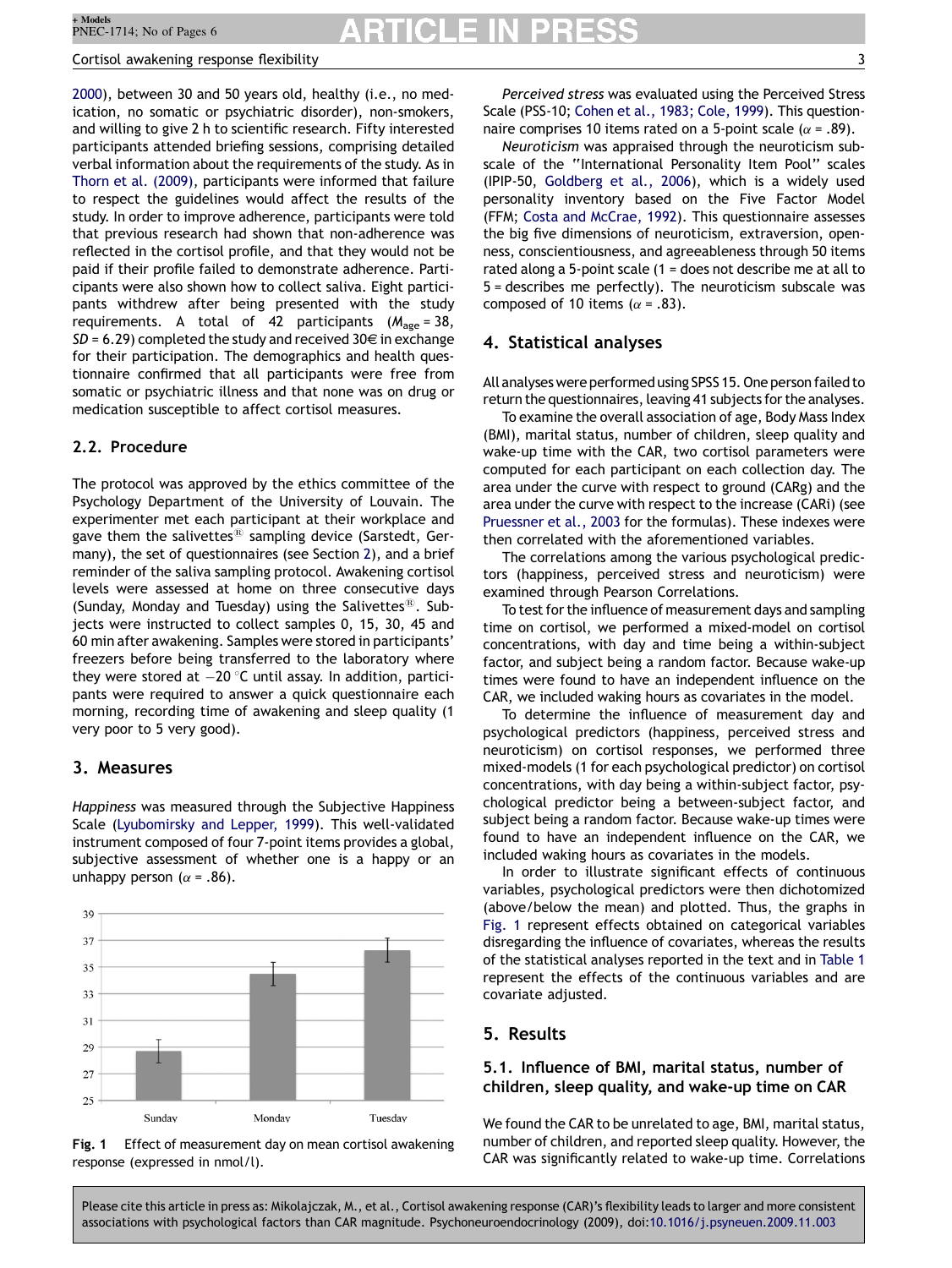<span id="page-3-0"></span>+ Models PNEC-1714; No of Pages 6

| Table 1            |                  | Main and interaction effects $(F-$ and p-value) of measurement day and psychological factors on CAR. |                  |
|--------------------|------------------|------------------------------------------------------------------------------------------------------|------------------|
| Type of effect     | <b>Happiness</b> | <b>Neuroticism</b>                                                                                   | Perceived stress |
| Main effect of day | $7.30***$        | $16.95***$                                                                                           | $22.80***$       |

Main effect of predictor  $3.20^{***}$  (happiness =  $\downarrow$ CAR)  $7.46^{***}$  (neuroticism =  $\uparrow$ CAR)  $8.61^{***}$  (stress =  $\downarrow$ CAR) Interaction effect day  $\times$  predictor  $2.59^{***}$  (see Fig. 2)  $1.73^{**}$  (see Fig. 2)  $2.03^{***}$  (see Interaction effect day  $\times$  predictor 2.59<sup>\*\*\*</sup> (see Fig. 2) 1.73<sup>\*\*</sup> (see Fig. 2) 2.03<sup>\*\*\*</sup> (see Fig. 2) Note. The first row shows that the magnitude of the CAR depends on the day of measurement (main effect significant in all models). The second row shows that the CAR varies according to the level of happiness, stress and neuroticism of the subject (direction of the effect included in brackets). The third row indicates that the difference of magnitude between weekdays and weekends (i.e., the CAR flexibility) depends on psychological factors (see Fig. 2). Note that wake-up times were entered as covariates in the model.<br>  $\stackrel{``}{p} \leq .01.$ <br>  $\stackrel{''}{p} \leq .001.$ 

between wake-up time and  $\mathsf{CAR}_{\mathsf{g}}$  were  $\mathsf{-.43}$  on <code>Sunday</code>  $(p < .05), -.35$  on Monday ( $p < .05$ ) and  $-.15$  on Tuesday (ns). Correlations between wake-up time and  $CAR_i$  were  $-.39$ on Sunday ( $p<.05$ ),  $-.03$  on Monday (ns) and  $-.34$  on Tuesday ( $p < .05$ ).

### 5.2. Influence of measurement day and sampling time on CAR

Mixed-models yielded first a significant effect of sampling time ( $F = 5.46$ ,  $p < .001$ ): participants showed a sharp increase in cortisol concentrations over the first 30 min after awakening, followed by a progressive decrease. There was also a significant effect of day  $(F = 23.44,$  $p < .001$ ), with average cortisol concentrations being higher on weekdays than on weekends (see [Fig. 1](#page-2-0)). There was no significant interaction effect  $(F = 1.74, \text{ ns})$ . Thus, our participants showed the expected profiles (i.e., there was a curve on each day), and behaved according to previous studies (i.e., the magnitude of the CAR was higher during the week).

### 5.3. Correlations among psychological factors

As expected, the correlations among neuroticism, stress and happiness were high: happiness was negatively correlated with both perceived stress ( $r$  =  $-.58,\, p \le .001$ ) and neuroticism (r =  $-.66$ ,  $p \leq .001$ ), which were highly positively correlated with each other ( $r = .60$ ,  $p \le .001$ ). The size of these correlations suggests that a relatively consistent CAR pattern should emerge for these three factors.

### 5.4. Influence of psychological factors and measurement day on CAR

As shown in Table 1, mixed-models yielded a significant effect of day ( $p < .001$ ), a significant effect of psychological predictor (all  $ps < .001$ ) and a significant day  $\times$  psychological predictor interaction effect (all ps < .01). At first sight, our effects perfectly reflect the inconsistencies previously observed in the literature. First, despite the high intercorrelations mentioned above, the main effects of the psychological predictors are not consistent with each other. Specifically, increased stress is associated with decreased CAR ( $F = 8.61$ ,  $p < .001$ ), while increased happiness and decreased neuroticism are also associated with decreased CAR (Fs = 3.20 and 7.46,  $ps < .001$  respectively). Second, the effect of one predictor on a given day contradicts the effect of the same predictor on another day (see Fig. 2).

While these contradictions perfectly fit with those observed in the literature, one very coherent and consistent interaction effect emerges across psychological predictors: the higher the psychological well-being (i.e., higher happiness, lower neuroticism, and lower perceived stress), the higher the difference between Sunday and Monday CARs. A mean split on our psychological predictors reveals that happy people display a significantly higher CAR on Monday than on Sunday ( $t = -3.70$ ,  $p < .01$ ), while unhappy people do not show any significant difference between Monday and Sunday CARs ( $t = -0.44$ ,  $p =$ ns). Similarly, people reporting low stress display a significantly higher CAR on Monday than on Sunday  $(t = -3.05,$  $p < .01$ ), while people reporting high stress do not show any significant difference between Monday and Sunday CARs ( $t = -0.67$ ,  $p =$  ns). Likewise, low neurotic individuals display a significantly higher CAR on Monday than on Sunday  $(t = -3.44, p < .01)$ , while neurotic individuals do not show



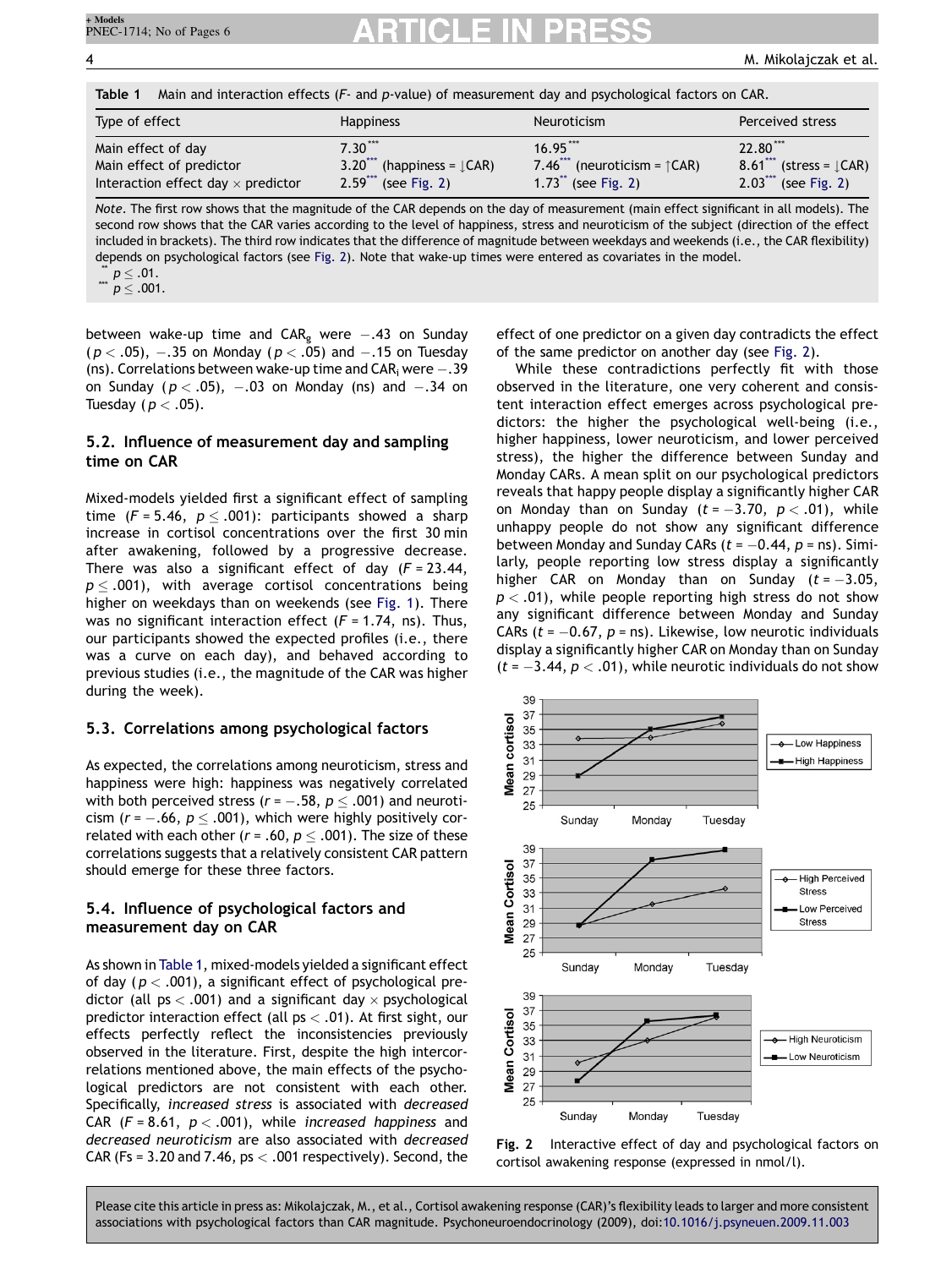# RTICLE IN PR

<span id="page-4-0"></span>any significant difference between Sunday and Monday CARs  $(t = -0.38, p = ns)$ .

# 6. Discussion

So far, findings in the awakening cortisol literature have been so contradictory that even the most scrupulous reviews [\(Fries](#page-5-0) [et al., 2009](#page-5-0)) and comprehensive meta-analyses [\(Chida and](#page-5-0) [Steptoe, 2009\)](#page-5-0) could not make sense of all contradictions. Our study provides the first evidence that focusing on the CAR flexibility instead of the CAR magnitude might help resolving this puzzle.

Illustrating conflicting data that researchers have been facing over the last 10 years, the present study shows that focusing on the CAR magnitude led to highly inconsistent results. A small CAR was related to both increased stress and decreased neuroticism. The direction and effect size of the relationship between CAR magnitude and psychological variables also varied from one day to another. It seems therefore quite difficult to use the CAR magnitude to inform an individual's psychological condition. However, moving beyond CAR magnitude, focusing on CAR flexibility led to a way more coherent results pattern. All well-being indicators were systematically associated with a flexible CAR (i.e., varying according to environmental demands), whereas low well-being was associated with a stiff CAR (i.e., of equal intensity no matter the demands of the environment). Specifically, happier, less stressed, and less neurotic participants showed a more flexible CAR, with increased cortisol levels on week days and decreased levels during the week-end. By contrast, the more participants were unhappy, stressed and neurotic, the less their CAR varied between weekdays and weekends.

These results are in line with an increasing body of evidence showing that psychological factors show less consistent relationships with the absolute values of any given biological parameters than with the difference between two measurements of the given parameter on different occasions ([Davydov et al., in press](#page-5-0)). For instance, positive mood is less related to the absolute blood pressure than to the difference between blood pressure measured in standing and supine positions ([Davydov and Ritchie, 2009](#page-5-0)). This work that highlights the importance of flexibility in biological processes dovetails with numerous researches showing the importance of flexibility for psychological processes. For instance, a study on emotional processes showed that adjustment to the first 2 years of college depended less on regulatory strategies per se than on the ability to flexibility use different regulatory strategies in accord with situational demands ([Bonanno et al., 2004](#page-5-0)). Our study suggests that the same mechanism applies to CAR and psychological well-being.

Although the cross-sectional design of the present study does not allow drawing conclusion regarding the direction of causality between our variables, one might hypothesize that the relationship between low well-being and a loss of flexibility in the CAR is bidirectional. First, it is possible that the disruption of the HPA axis is caused by psychological factors. Indeed, neuroticism, stress, and unhappiness are all associated with difficulties in regulating emotions which in turn is linked to exaggerated and/or chronic

cortisol secretion in response to stressors ([Mikolajczak](#page-5-0) [et al., 2007\)](#page-5-0). Knowing that prolonged exposure to glucocorticoids damages the hippocampus (see [Bremner, 1999](#page-5-0) for a review) and that hippocampus seem to have a pivotal position in the regulation of the CAR (see [Fries et al.,](#page-5-0) [2009](#page-5-0)), it is possible that neuroticism, stress, and unhappiness lead to a less flexible CAR. However, the other causal arrow is also possible: a less flexible CAR could lead to higher neuroticism, stress, and unhappiness. Recent biobehavioral research have shown that moods could be reliably predicted from the degree of concordance between biological activation and situational demand ([Davydov](#page-5-0) [et al., 2007](#page-5-0)). That is, negative moods occur when the level of neuro-endocrine or physiological arousal does not meet situational demands (i.e., is either too low or too high). In contrast, positive mood occurs when the level of arousal meets situational demands. Our results are perfectly in line with these findings. That is, a flexible adaptation of the CAR to situational demands was associated with positive states and traits (i.e., low stress, low neuroticism and high happiness). Conversely, a loss of flexibility-which resulted in a level of arousal that was either too low or too high compared to environmental demands–—was associated with negative states and traits.

In short, the present study provides preliminary evidence that the notion of CAR flexibility may represent a fruitful new approach to start making sense out of the free cortisol response to awakening. Future studies that replicate the current results are needed before cortisol flexibility is used in the diagnosis and study of well-being. Those studies would benefit from using a larger sample than ours, and from controlling explicitly for protocol adherence (e.g., via the electronic monitoring of sampling times).

## Role of funding source

Funding for this study was provided by grants from the Belgian National Fund for Scientific Research (FNRS) accorded to M.M. and P.d.T. The FNRS had no further role in study design; in the collection, analysis and interpretation of data; in the writing of the report; and in the decision to submit the paper for publication.

# Conflict of interest

None declared.

# Acknowledgments

This research was supported by the Belgian National Fund for Scientific Research (FNRS-FRS).

## References

- Adam, E.K., Hawkley, L.C., Kudielka, B.M., Cacioppo, J.T., 2006. Day-to-day dynamics of experience-cortisol associations in a population-based sample of older adults. Proc. Natl. Acad. Sci. U.S.A. 103, 17058—17063.
- Bohmelt, A.H., Nater, U.M., Franke, S., Hellhammer, D.H., Ehlert, U., 2005. Basal and stimulated hypothalamic—pituitary—adrenal